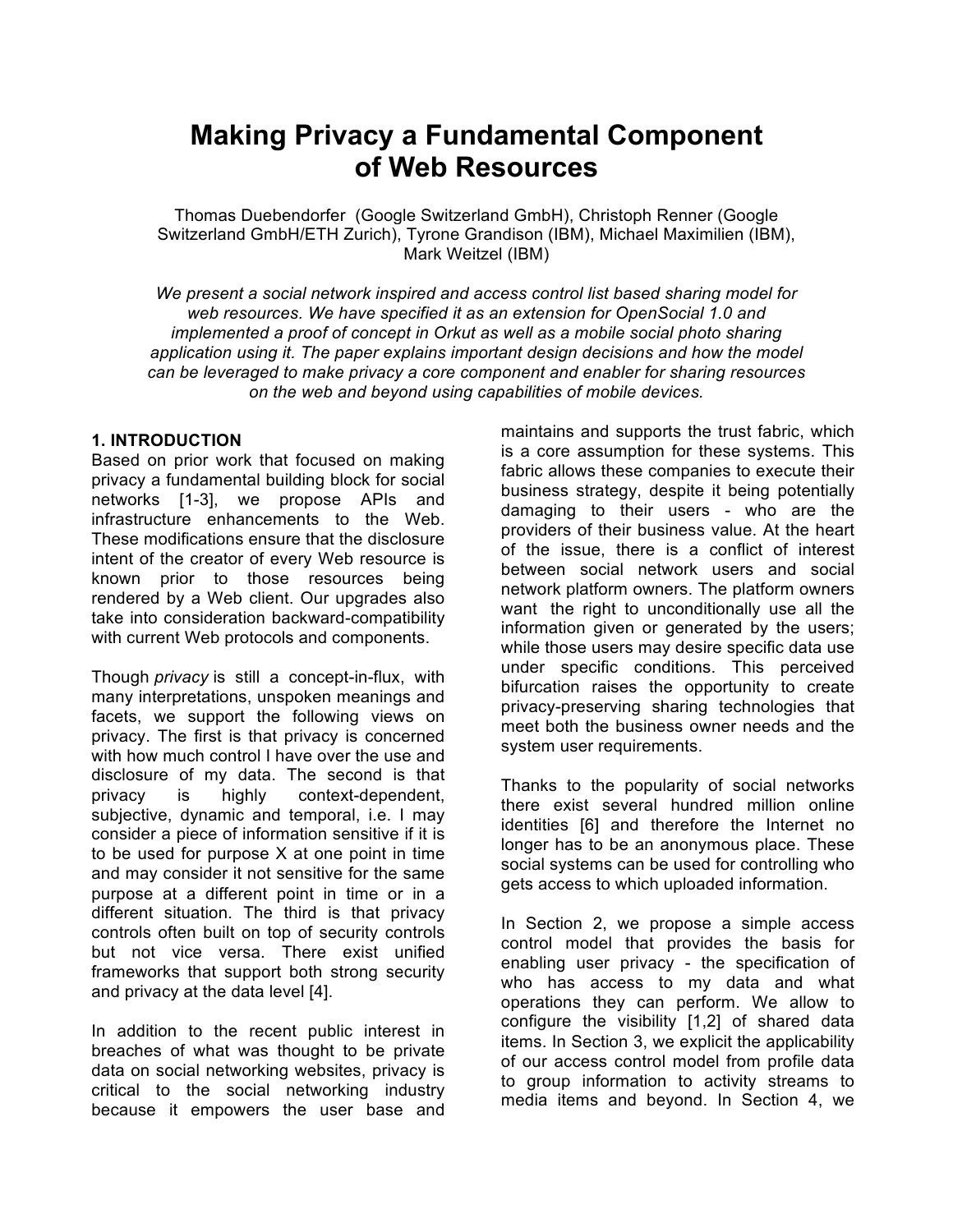purport that the assumption that every single data item has an associated access control list (ACL) is one that can be extrapolated from the social networking paradigm to the Web. By example of our sample implementation [3], we present easy solutions to the issues of ACL bloat and seamless staged integration into the existing infrastructure. It is important to note that our ACL approach differs from traditional ACLs because the closed system assumption of traditional ACLs must be removed. In this context, subjects and targets may be email addresses, automated computing agents, etc. Also, the allowable actions could be Weboriented actions like "share via X", where X could be a twitter name, email address, facebook id, etc. Thus, our proposal extends the contemporary access control models.

### **2. DESIGN**

Giving the user control and transparency over his/her data is the basis for enabling privacy on the web. While designing our access control model, we aimed to create a solution that is of immediate benefit to as many users as possible and we required that it supports automation (e.g. by offering APIs). We've also found that a few social networking platforms like Facebook and MySpace have started to provide proprietary solutions for controlling access to specific shared data types like media items within their respective network. However, they are are proprietary and not compatible with each other.

With more than 36 social networks currently supporting OpenSocial [5], having a combined user base of more than 600 million users [6], we decided to design and propose generic access control lists as an extension to the OpenSocial version 1.0 specification. The access control lists (ACLs), which are attached to a shared data item, can be created, modified and deleted by the owner of that data item.

Three fundamental questions for any access control schema are:

1. Which entities can a data item be shared with?

- 2. How are these entities specified?
- 3. How is access granted or to rephrase in our context: what's the sharing model?

We got inspired by examining a various entities present in today's social networks and found that support for sharing and types of entities known are rather inconsistent as the following table shows.

Figure 1: Supported entities for sharing media

|                         | Orkut | MySpace | Hi <sub>5</sub> | Netlog | Flickr | StudiVZ | Facebook |
|-------------------------|-------|---------|-----------------|--------|--------|---------|----------|
| Everybody               |       |         |                 |        |        |         |          |
| All Users               |       |         |                 |        |        |         |          |
| Friends of Friends      |       |         |                 |        |        |         |          |
| Friends Only            |       |         |                 |        |        |         |          |
| Family                  |       |         |                 |        |        |         |          |
| Me Only                 |       |         |                 |        |        |         |          |
| <b>Selected Friends</b> |       |         |                 |        |        |         |          |
| Email                   |       |         |                 |        |        |         |          |
| Others                  |       |         |                 |        |        |         |          |

items found in web user interfaces of social networks (March 2010).

We found that the following list supports the most common entities well. We restricted the types to just four to keep it simple, while still allowing for extensibility. We use the BNF notation present in the OpenSocial specification 1.0 because our proposal extends that specification.

ACL-Entry-Type = "GROUP" / "USER" / "EXTERNAL\_CONTACT" / "CUSTOM"

| <b>ACL-Entry-</b><br><b>Type</b> | description                                                                                    |
|----------------------------------|------------------------------------------------------------------------------------------------|
| <b>GROUP</b>                     | A group as defined in<br>OpenSocial 1.0.                                                       |
| USER                             | A single social network<br>service user.                                                       |
|                                  | EXTERNAL An external contact, which<br>CONTACT is not a user of the social<br>network service. |
| <b>CUSTOM</b>                    | This value must only be<br>used if none of the above is<br>appropriate. It indicates an        |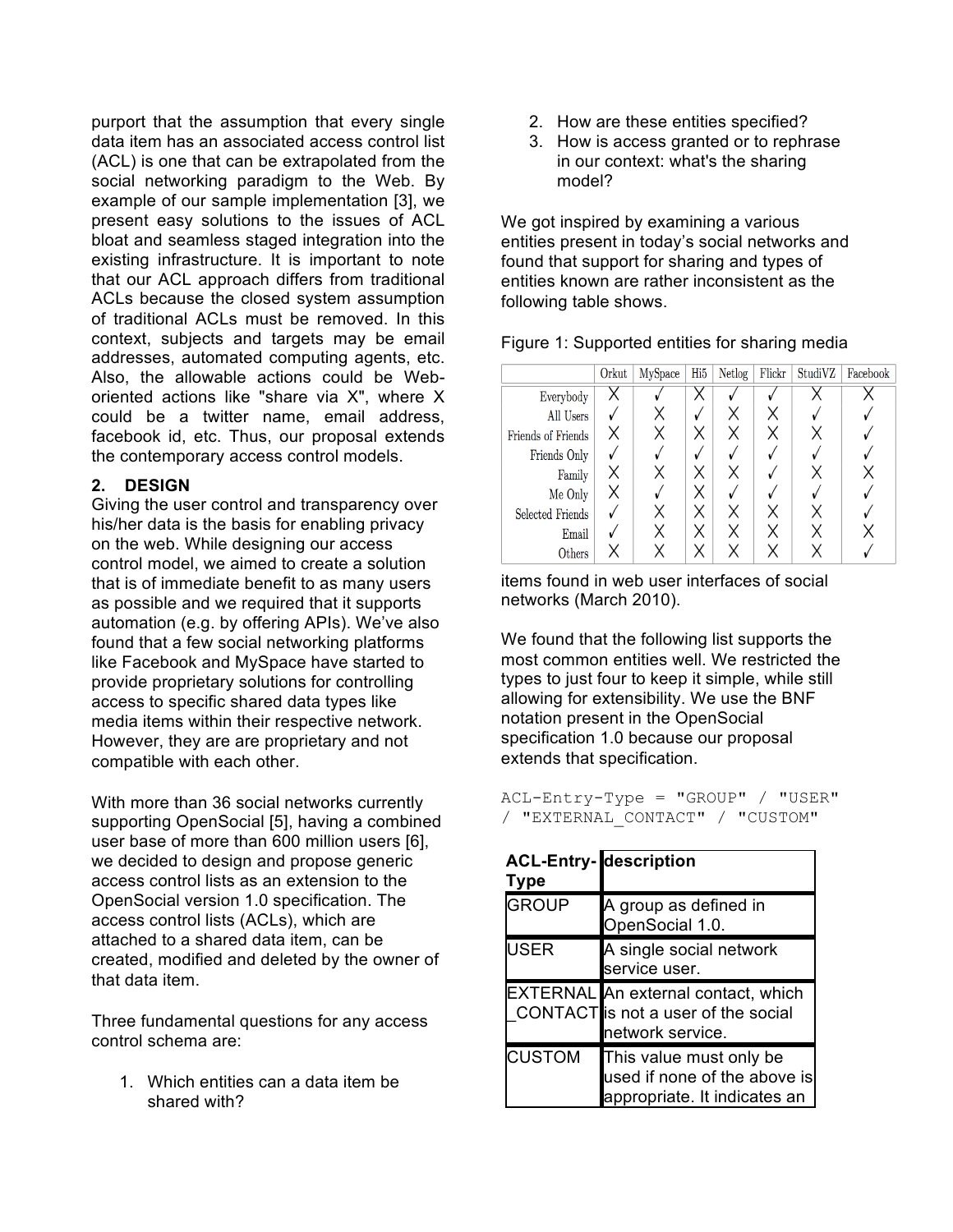| extension proprietary to the |
|------------------------------|
| <b>OpenSocial container</b>  |
| providing it.                |

Table 1: Entities in our access control model

For GROUP, we predefined the following ids.

Group-ID = Object-Id / "@self" / "@friends" / "@all" / "@everybody" / "@family"

| Group-ID   | description                                                                                                                      |  |  |
|------------|----------------------------------------------------------------------------------------------------------------------------------|--|--|
| @self      | When used in the context<br>of a user, this group<br>contains only that user.                                                    |  |  |
| @friends   | Contains all the user's<br>friends. The distance of<br>the friends from the<br>owner is set in ACL<br>attribute networkDistance. |  |  |
| @all       | Contains all the users in                                                                                                        |  |  |
|            | that OpenSocial<br>container.                                                                                                    |  |  |
| @everybody | <b>Contains all Internet</b><br>users.                                                                                           |  |  |

Table 2: Predefined group entities in our access control model

EXTERNAL\_CONTACT represents entities in the form of Accessor-Types, which are not present in the social network user base. This allows for sharing through communication channels like phone or email that leave the scope of the social network.

Accessor-Type = "MAILTO" / "PHONE" / Custom-Accessor-Type

| <b>Type</b>   | <b>Accessor-</b> description                                     |
|---------------|------------------------------------------------------------------|
| <b>MAILTO</b> | An email address. Shared<br>via email e.g. by sending a<br>link. |
| <b>PHONE</b>  | A phone number. Shared                                           |

|                             | with someone who is<br>specified by his phone<br>number e.g. by sending a<br>text message.                                                                                                                             |
|-----------------------------|------------------------------------------------------------------------------------------------------------------------------------------------------------------------------------------------------------------------|
| Custom-<br>Accessor-<br>ype | A proprietary extension for<br>additional external<br>contracts proprietary to the<br>OpenSocial container that<br>provides it. These Custom-<br>Access-Types must use a<br>prefix starting with a<br>owercase letter. |

Table 3: Predefined external contact entities in our access control model

The next fundamental question to address is the sharing model. Should it be additive (i.e. whitelist), subtractive (i.e. blacklist) or a combination of both? Given that a combination of both makes interpretation really hard for the user but also for client applications, especially if only the container (i.e. server) has complete knowledge of group memberships, we decided to only support the additive model. The item is always shared implicitly with the owner if there is no ACL. Any other entity that needs access must be added explicity to the ACL. This is easy to understand by the end user and simple to implement. There's one caveat. Unlike traditional access control models in a closed system, where users are typically managed by a single adminitrator, we allow for entities with rather weak identities like dynamically growing and shrinking groups or external contacts like email addresses, which could even be mailing lists.

An ACL-Entry contains also accessor rights besides the just discussed Acl-Entry-Type. Possible accessor rights on the web resource are "GET", "POST", "PUT", "DELETE". They match the available operations in OpenSocial's RESTful API.

Putting it all together, an actual access control list is defined as a list of ACL-Entry elements, which are attached to a web resource in a social network. Additionally, we added the optional attribute "numberOfPeople" to individual ACL-Entry elements as well as to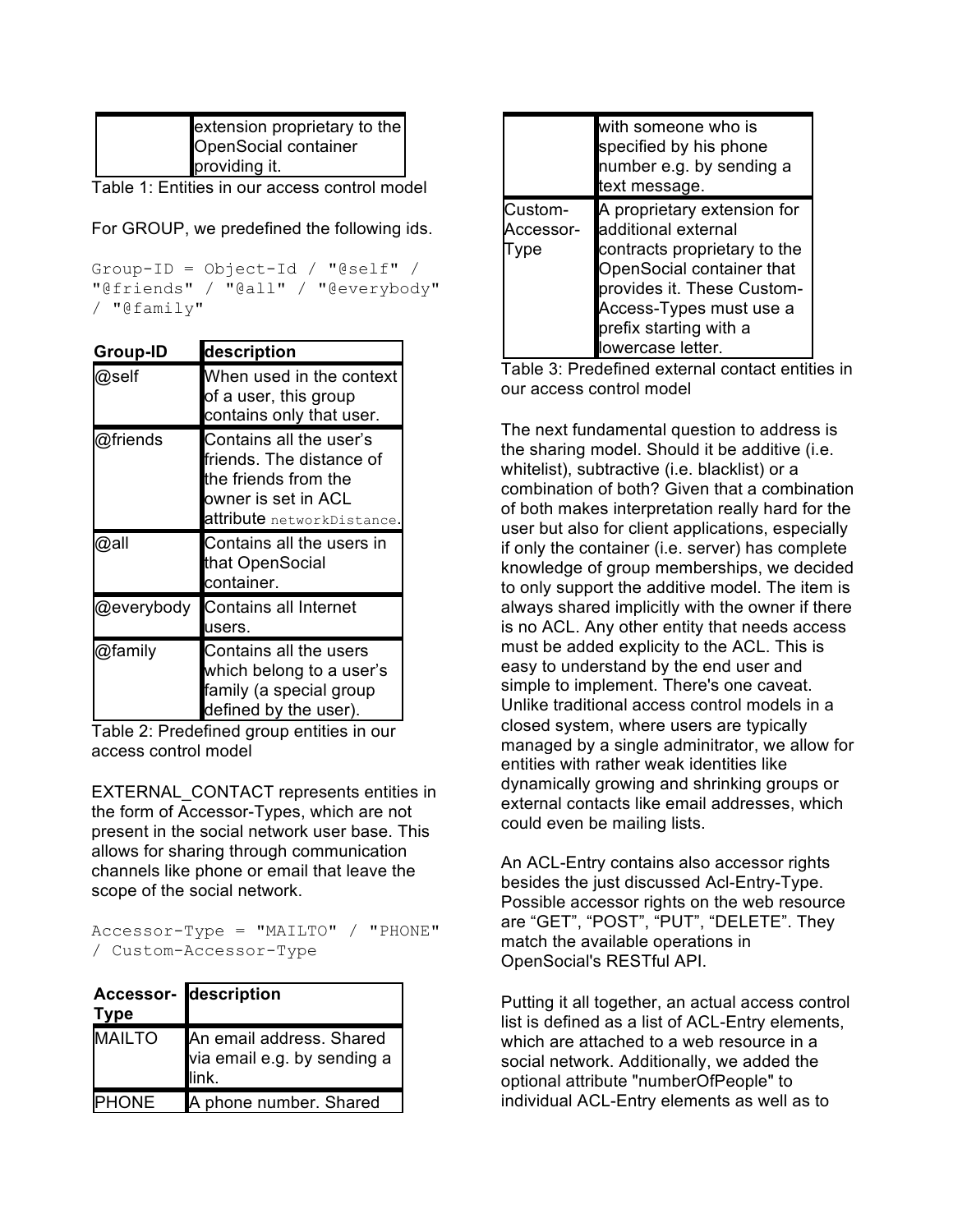the access control list. This lets the OpenSocial container quantify how many people in total currently have access to this resource (remember that groups are dynamic in social networks), which gives a rough sense of how private a sharing might be. Finally, we also included an optional "fields" attributed to list which fields of a web resource (think of a person profile in a social network) this access control list applies to.

A complete formal specification with some more features not described here can be found in our proposal sent to the OpenSocial community on Feb 28, 2010, which is described in full length in the appendix of [3] and which is currently under discussion for inclusion in OpenSocial version 1.1.

We hope to have found a good balance between specification simplicity, generic design and expressability of the access control scheme.

#### **3. APPLICABILITY OF ACLs**

Our proposal for access control lists for OpenSocial was designed to support a wide range of web resources present in social networks. We worked out two formal proposals (both can be found in the appendix of [3]) to extend OpenSocial version 1.0 to use them for sharing activities, media items and albums, which contain a number of media items. Furthermore, we also thought of how to use them for controlling and exposing access to profile information of social network users, where some networks requires some groups of fields to have the same access level (e.g. not shared at all or only friends can see both fields age and sex). This is the main reason why we introduced he field list attribute in the access control list.

To get a sense of the implementation complexity, we implemented our access control lists in Orkut for media items and albums. The integration was straight forward and was done as part of a Master's Thesis at Google. In order to use our access control lists, we implemented a mobile application for the Android platform to seamlessly share photos between and amongst several social networks..



Figure 2: Our Android app that uses our Opensocial access control model, which we implemented in Orkut.

### **4. SHARING WEB RESOURCES**

While this paper has discussed access control lists with a focus on OpenSocial so far, we posit that our access control model can also be applied to web resources outside of social networks. The Web no longer has to be an anonymous place. Hundreds of millions of users [6] have a profile on one or more social networking sites. Additionally, the OpenId [7] authentication standard is gaining popularity, which supports a multitude of identification mechanisms. These already existing verifiable entities and the fact that the web has become social in many ways, could be used to apply access control for sharing web resources. Using a RESTful API to set, modify and delete access control lists as used in our proposal comes very natural for managing access to web resources.

Furthermore, we imagine that certain trusted mobile and client applications will get the capability to enforce access control locally on